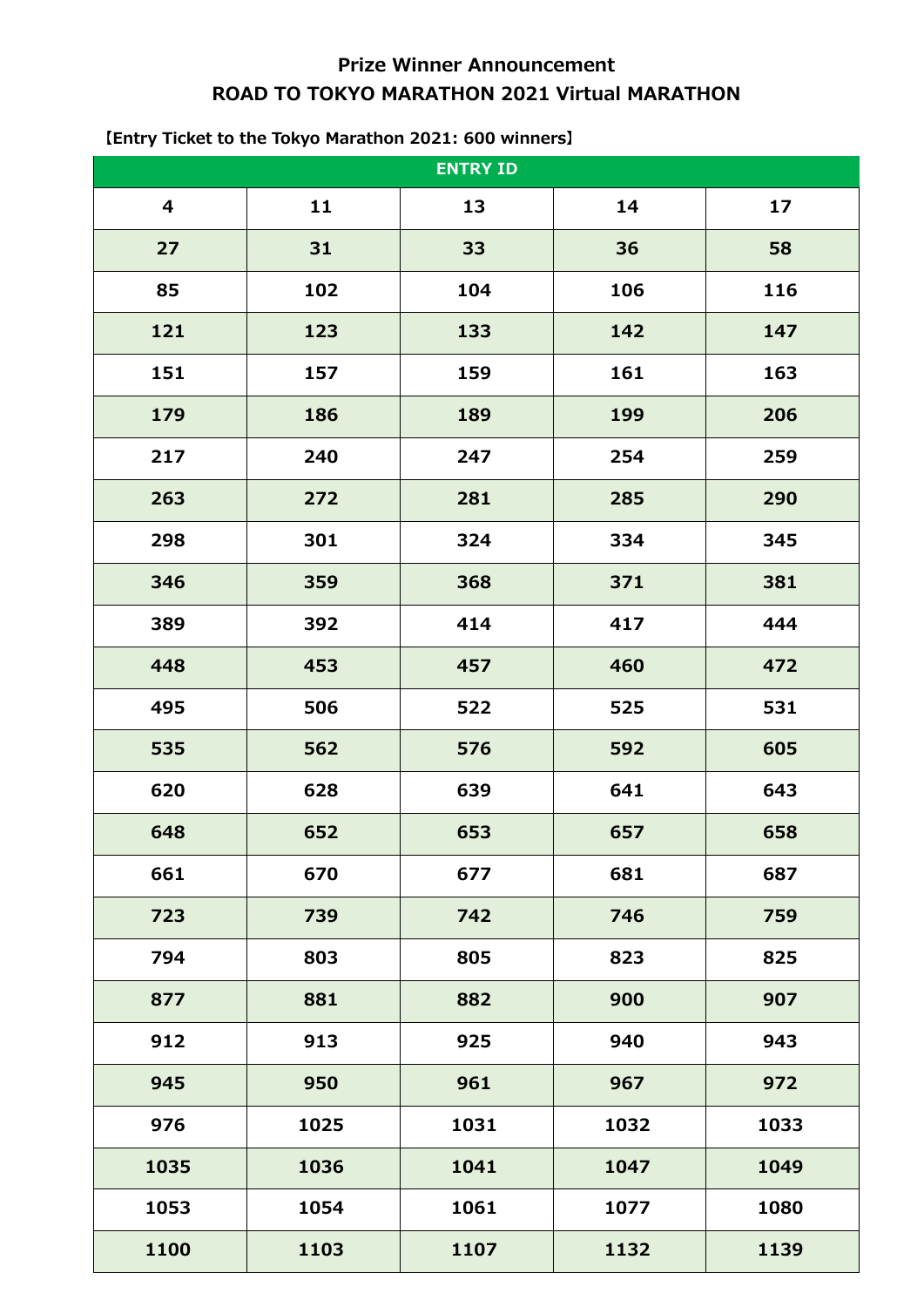|      |      | <b>ENTRY ID</b> |      |      |
|------|------|-----------------|------|------|
| 1157 | 1167 | 1174            | 1184 | 1191 |
| 1193 | 1225 | 1250            | 1269 | 1275 |
| 1277 | 1279 | 1295            | 1308 | 1319 |
| 1330 | 1331 | 1340            | 1360 | 1364 |
| 1371 | 1402 | 1404            | 1409 | 1423 |
| 1425 | 1437 | 1438            | 1463 | 1464 |
| 1466 | 1472 | 1482            | 1502 | 1503 |
| 1511 | 1514 | 1522            | 1528 | 1534 |
| 1536 | 1543 | 1547            | 1557 | 1558 |
| 1559 | 1560 | 1563            | 1577 | 1582 |
| 1591 | 1609 | 1617            | 1624 | 1625 |
| 1631 | 1649 | 1657            | 1683 | 1697 |
| 1698 | 1699 | 1720            | 1721 | 1726 |
| 1734 | 1742 | 1753            | 1760 | 1765 |
| 1766 | 1800 | 1815            | 1825 | 1826 |
| 1830 | 1837 | 1844            | 1859 | 1863 |
| 1873 | 1902 | 1907            | 1913 | 1914 |
| 1919 | 1922 | 1923            | 1925 | 1933 |
| 1934 | 1935 | 1960            | 1979 | 1987 |
| 2014 | 2016 | 2068            | 2081 | 2082 |
| 2084 | 2093 | 2108            | 2131 | 2137 |
| 2140 | 2142 | 2194            | 2200 | 2211 |
| 2213 | 2223 | 2233            | 2234 | 2253 |
| 2261 | 2295 | 2314            | 2315 | 2320 |
| 2329 | 2335 | 2345            | 2346 | 2347 |
| 2368 | 2373 | 2375            | 2382 | 2395 |
| 2399 | 2405 | 2411            | 2425 | 2452 |
| 2454 | 2495 | 2499            | 2509 | 2527 |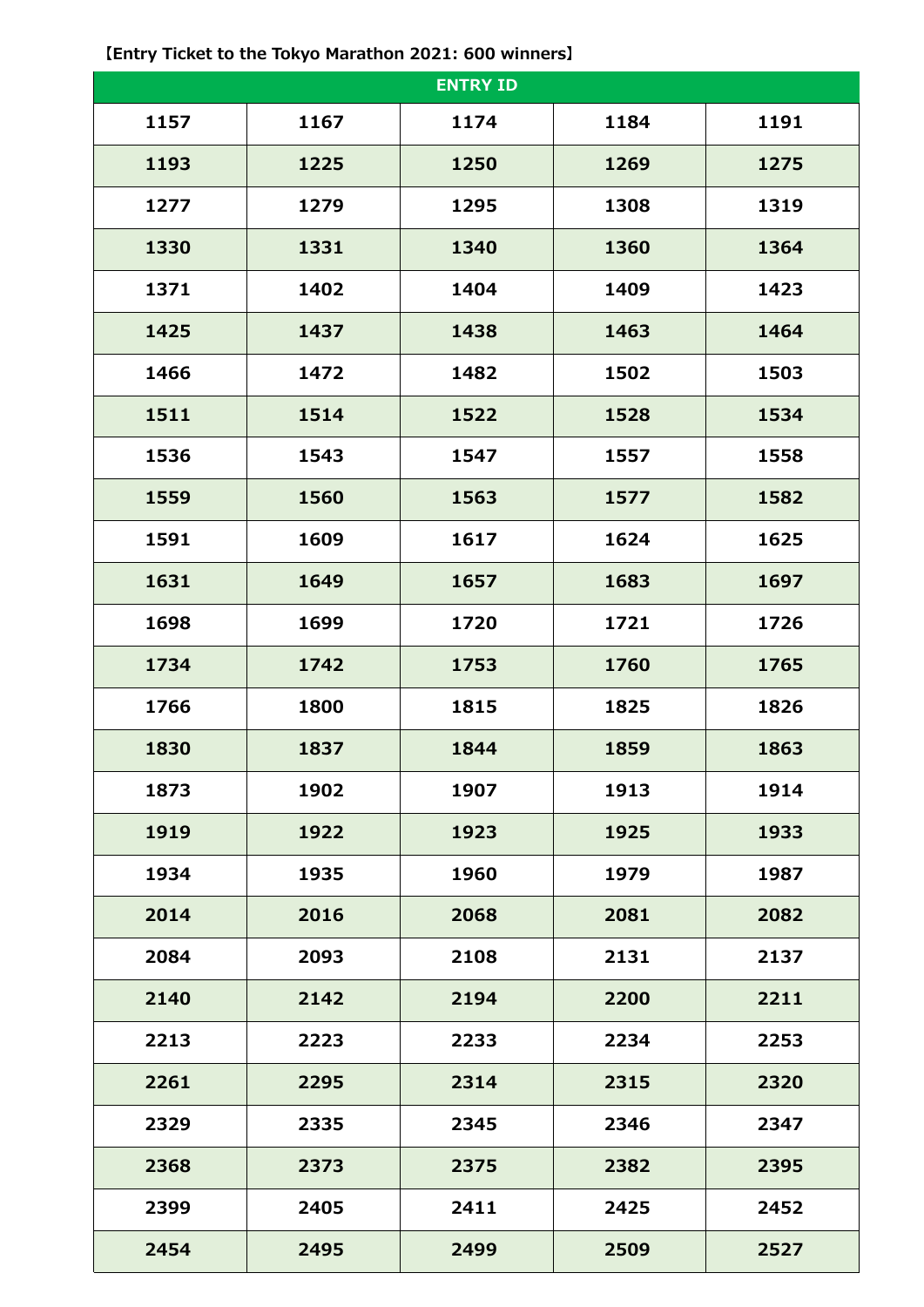**【Entry Ticket to the Tokyo Marathon 2021: 600 winners】**

| <b>ENTRY ID</b> |      |      |      |      |  |
|-----------------|------|------|------|------|--|
| 2534            | 2549 | 2559 | 2567 | 2588 |  |
| 2598            | 2607 | 2608 | 2609 | 2634 |  |
| 2654            | 2660 | 2678 | 2703 | 2705 |  |
| 2707            | 2738 | 2739 | 2742 | 2746 |  |
| 2749            | 2761 | 2792 | 2828 | 2829 |  |
| 2845            | 2861 | 2871 | 2898 | 2905 |  |
| 2912            | 2924 | 2929 | 2935 | 2946 |  |
| 2949            | 2977 | 3006 | 3036 | 3037 |  |
| 3040            | 3043 | 3059 | 3065 | 3074 |  |
| 3078            | 3080 | 3109 | 3113 | 3115 |  |
| 3119            | 3121 | 3132 | 3134 | 3141 |  |
| 3145            | 3164 | 3166 | 3173 | 3182 |  |
| 3191            | 3212 | 3222 | 3226 | 3227 |  |
| 3232            | 3244 | 3254 | 3256 | 3259 |  |
| 3266            | 3273 | 3277 | 3291 | 3292 |  |
| 3307            | 3354 | 3362 | 3363 | 3389 |  |
| 3393            | 3400 | 3403 | 3419 | 3420 |  |
| 3451            | 3468 | 3469 | 3473 | 3479 |  |
| 3491            | 3495 | 3497 | 3500 | 3537 |  |
| 3556            | 3561 | 3566 | 3569 | 3582 |  |
| 3587            | 3591 | 3596 | 3604 | 3612 |  |
| 3637            | 3648 | 3683 | 3684 | 3713 |  |
| 3715            | 3717 | 3718 | 3724 | 3748 |  |
| 3755            | 3756 | 3765 | 3772 | 3779 |  |
| 3785            | 3791 | 3805 | 3809 | 3842 |  |
| 3843            | 3845 | 3847 | 3848 | 3851 |  |
| 3855            | 3864 | 3876 | 3879 | 3903 |  |
| 3912            | 3917 | 3932 | 3933 | 3937 |  |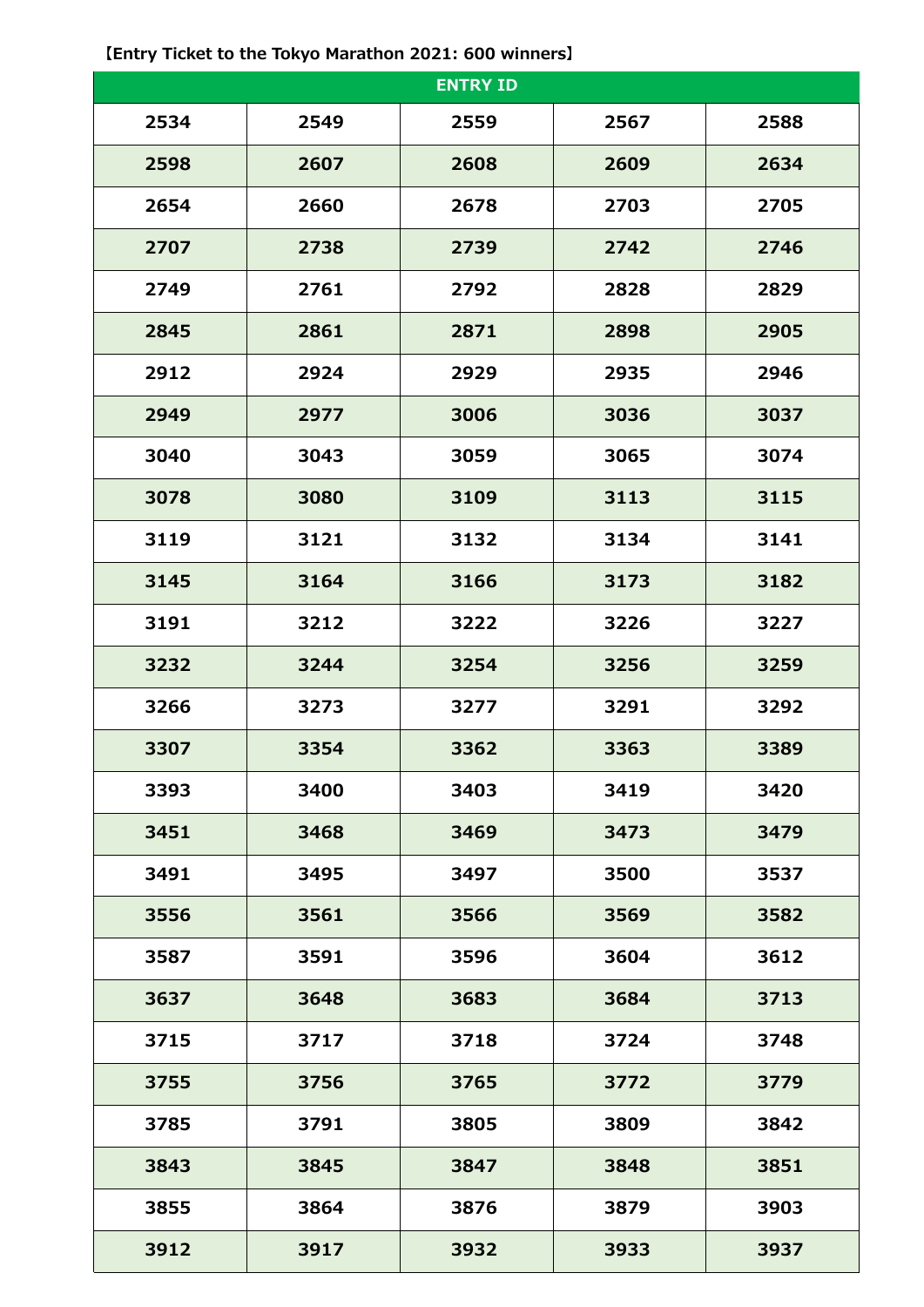**【Entry Ticket to the Tokyo Marathon 2021: 600 winners】**

| <b>ENTRY ID</b> |            |            |            |            |  |
|-----------------|------------|------------|------------|------------|--|
| 3960            | 3962       | 3978       | 3985       | 4006       |  |
| 4009            | 4010       | 4012       | 4016       | 4034       |  |
| 4039            | 4043       | 4056       | 4065       | 4078       |  |
| 4087            | 4094       | 4106       | 4110       | 4115       |  |
| 4128            | 4146       | 4151       | 1000000004 | 1000000015 |  |
| 1000000021      | 1000000024 | 1000000032 | 1000000049 | 1000000054 |  |
| 1000000065      | 1000000071 | 1000000082 | 1000000085 | 1000000101 |  |
| 1000000102      | 1000000125 | 1000000130 | 1000000132 | 1000000141 |  |
| 1000000148      | 1000000169 | 1000000170 | 1000000185 | 1000000201 |  |
| 1000000207      | 1000000228 | 1000000237 | 1000000244 | 1000000252 |  |
| 1000000256      | 1000000257 | 1000000258 | 1000000270 | 1000000288 |  |
| 1000000321      | 1000000328 | 1000000329 | 1000000334 | 1000000349 |  |
| 1000000356      | 1000000370 | 1000000372 | 1000000397 | 1000000404 |  |
| 1000000405      | 1000000414 | 1000000418 | 1000000450 | 1000000457 |  |
| 1000000463      | 1000000490 | 1000000491 | 1000000497 | 1000000499 |  |
| 1000000501      | 1000000507 | 1000000515 | 1000000527 | 1000000554 |  |
| 1000000563      | 1000000564 | 1000000568 | 1000000573 | 1000000597 |  |
| 1000000607      | 1000000608 | 1000000622 | 1000000654 | 1000000692 |  |
| 1000000710      | 1000000743 | 1000000759 | 1000000768 | 1000000770 |  |
| 1000000789      | 1000000809 | 1000000815 | 1000000816 | 1000000825 |  |
| 1000000828      | 1000000839 | 1000000842 | 1000000843 | 1000000865 |  |
| 1000000868      | 1000000869 | 1000000879 | 1000000891 | 1000000907 |  |
| 1000000923      | 1000000946 | 1000000956 | 1000000967 | 1000000970 |  |
| 1000000980      | 1000000981 | 1000000989 | 1000000992 | 1000001013 |  |
| 1000001016      | 1000001020 | 1000001021 | 1000001033 | 1000001050 |  |
| 1000001052      | 1000001055 | 1000001059 | 1000001072 | 1000001074 |  |
| 1000001081      | 1000001091 | 1000001106 | 1000001110 | 1000001115 |  |
| 1000001124      | 1000001132 | 1000001140 | 1000001168 | 1000001171 |  |